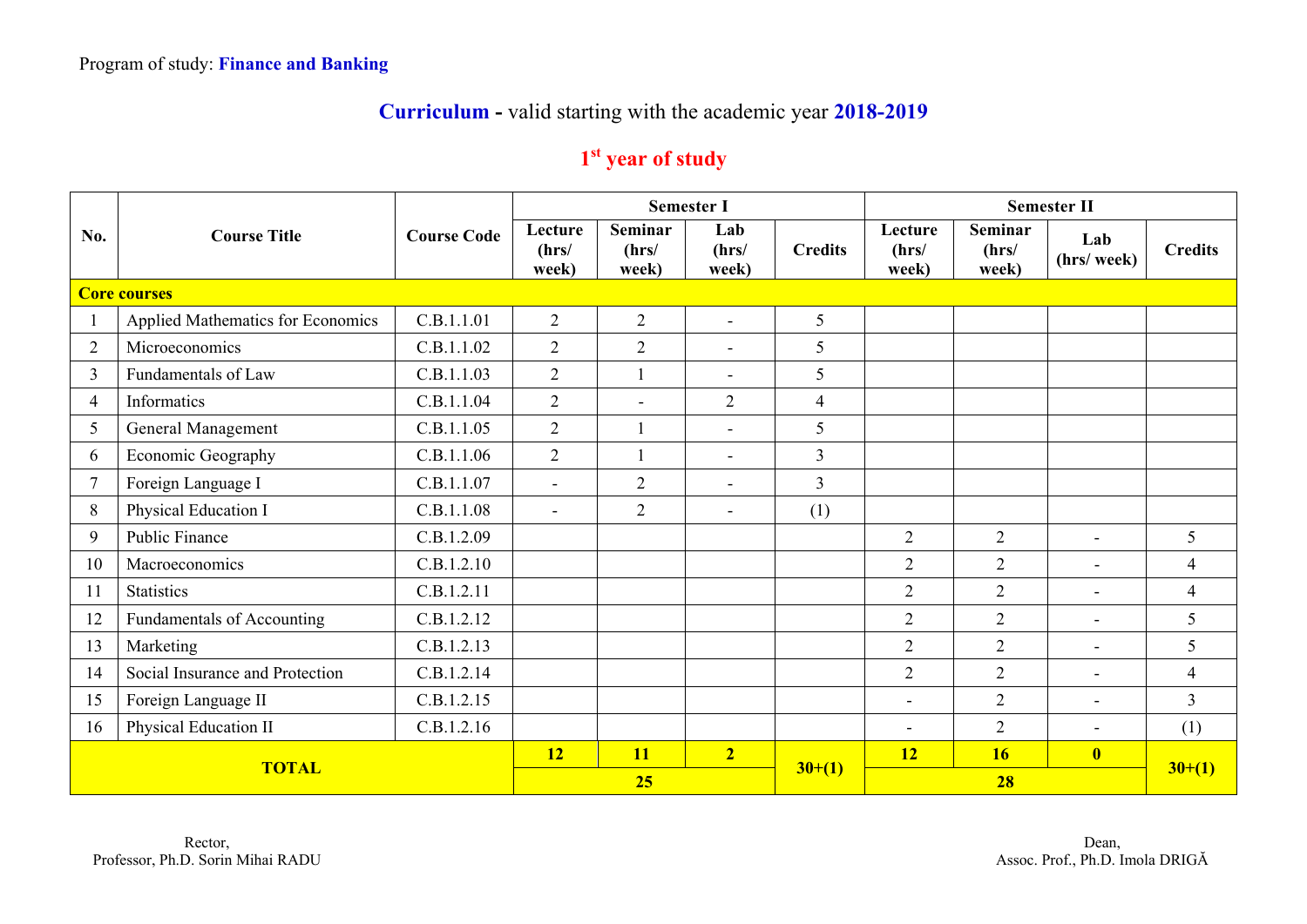## **2nd year of study**

|                         |                                                                        | Course<br>Code           |                           | <b>Semester III</b>       |                          |                | <b>Semester IV</b>        |                                  |                          |                |
|-------------------------|------------------------------------------------------------------------|--------------------------|---------------------------|---------------------------|--------------------------|----------------|---------------------------|----------------------------------|--------------------------|----------------|
| No.                     | <b>Course Title</b>                                                    |                          | Lecture<br>(hrs/<br>week) | Seminar<br>(hrs/<br>week) | Lab<br>(hrs/<br>week)    | <b>Credits</b> | Lecture<br>(hrs/<br>week) | <b>Seminar</b><br>(hrs/<br>week) | Lab<br>(hrs/<br>week)    | <b>Credits</b> |
|                         | <b>Core courses</b>                                                    |                          |                           |                           |                          |                |                           |                                  |                          |                |
|                         | Insurance and Reinsurance                                              | C.B.2.1.01               | $\overline{2}$            | $\overline{2}$            | $\blacksquare$           | 5              |                           |                                  |                          |                |
| $\overline{2}$          | <b>Financial Investments</b>                                           | C.B.2.1.02               | $\overline{2}$            | $\overline{2}$            | $\overline{a}$           | $\overline{4}$ |                           |                                  |                          |                |
| $\overline{3}$          | Operations of Credit Institutions                                      | C.B.2.1.03               | $\overline{2}$            | $\overline{2}$            | $\blacksquare$           | 5              |                           |                                  |                          |                |
| $\overline{4}$          | Financial Accounting                                                   | C.B.2.1.04               | $\overline{2}$            | $\overline{2}$            | $\blacksquare$           | 5              |                           |                                  |                          |                |
| 5                       | <b>Business Law</b>                                                    | C.B.2.1.05               | $\overline{2}$            |                           | $\overline{a}$           | 5              |                           |                                  |                          |                |
| 6                       | Foreign Language III                                                   | C.B.2.1.06               | $\overline{\phantom{a}}$  | $\overline{2}$            | $\overline{a}$           | $\overline{2}$ |                           |                                  |                          |                |
| $\overline{7}$          | Physical Education III                                                 | C.B.2.1.07               | $\overline{\phantom{a}}$  |                           | $\blacksquare$           | (1)            |                           |                                  |                          |                |
| 8                       | Econometrics                                                           | C.B.2.2.08               |                           |                           |                          |                | $\overline{2}$            | $\overline{2}$                   | $\mathbf{r}$             | 5              |
| 9                       | Managerial Control                                                     | C.B.2.2.09               |                           |                           |                          |                | $\overline{2}$            | $\overline{2}$                   | $\overline{\phantom{0}}$ | 5              |
| 10                      | Corporate Financial Management                                         | C.B.2.2.10               |                           |                           |                          |                | $\overline{2}$            | $\overline{2}$                   | ÷                        | 5              |
| 11                      | <b>Banking Products and Services</b>                                   | C.B.2.2.11               |                           |                           |                          |                | $\overline{2}$            | $\overline{2}$                   | $\blacksquare$           | 5              |
| 12                      | Money and Credit                                                       | C.B.2.2.12               |                           |                           |                          |                | $\overline{2}$            | $\overline{2}$                   |                          | $\overline{4}$ |
| 13                      | Physical Education IV                                                  | C.B.2.2.13               |                           |                           |                          |                | $\overline{\phantom{a}}$  | $\mathbf{1}$                     |                          | (1)            |
| 14                      | Internship                                                             | C.B.2.2.14               |                           |                           |                          |                |                           |                                  | 90h                      | $\overline{3}$ |
| <b>Elective courses</b> |                                                                        |                          |                           |                           |                          |                |                           |                                  |                          |                |
| 15.1<br>15.2            | Managerial Accounting /<br>Financial Management of Public Institutions | C.B.2.1.15<br>C.B.2.1.16 | $\overline{2}$            | $\overline{2}$            | $\blacksquare$           | $\overline{4}$ |                           |                                  |                          |                |
| 16.1                    | Entrepreneurship /                                                     | C.B.2.2.17               |                           |                           |                          |                | $\overline{2}$            | $\overline{2}$                   | $\overline{a}$           | $\overline{3}$ |
| 16.2                    | Databases                                                              | C.B.2.2.18               |                           |                           |                          |                |                           |                                  |                          |                |
| <b>Optional courses</b> |                                                                        |                          |                           |                           |                          |                |                           |                                  |                          |                |
| 17                      | Corporate Economics                                                    | C.B.2.1.19               | (2)                       | (1)                       | $\overline{\phantom{a}}$ | (3)            |                           |                                  |                          |                |
| <b>TOTAL</b>            |                                                                        |                          | <b>12</b>                 | 14                        | $\overline{\mathbf{0}}$  | $30+(1)$       | <b>12</b>                 | 13                               | $\overline{\mathbf{0}}$  | $30+(1)$       |
|                         |                                                                        |                          | 26                        |                           |                          |                | 25                        |                                  |                          |                |